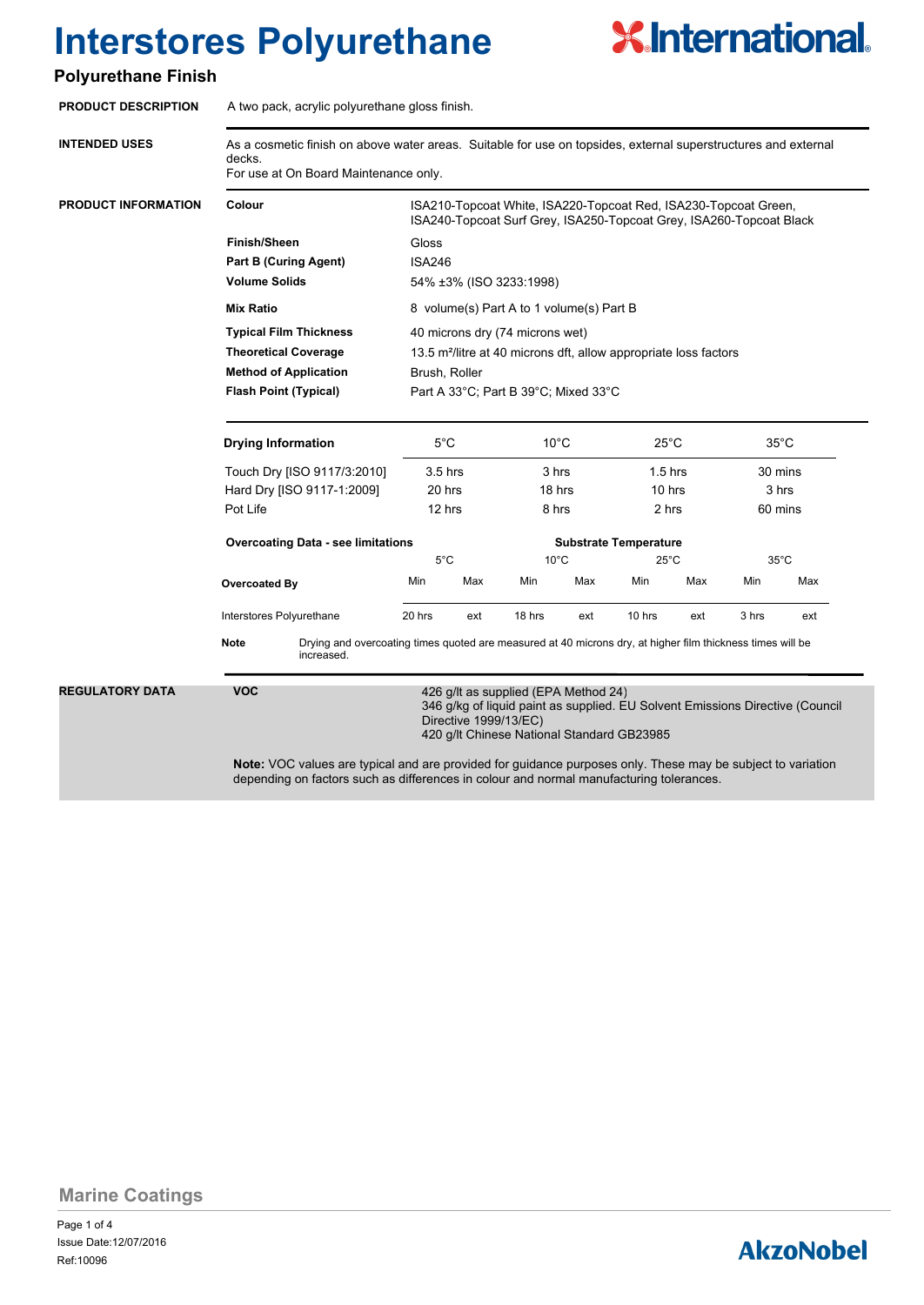

#### **Polyurethane Finish**

| <b>CERTIFICATION</b>                       | When used as part of an approved scheme, this material has the following certification:                                                                                                                                                                                                                                                                                                                                                                                                                                                                                                                                                                                                                                                                                                                                                                                                                                                                                                                                                                                                                                                                                                |  |  |  |  |
|--------------------------------------------|----------------------------------------------------------------------------------------------------------------------------------------------------------------------------------------------------------------------------------------------------------------------------------------------------------------------------------------------------------------------------------------------------------------------------------------------------------------------------------------------------------------------------------------------------------------------------------------------------------------------------------------------------------------------------------------------------------------------------------------------------------------------------------------------------------------------------------------------------------------------------------------------------------------------------------------------------------------------------------------------------------------------------------------------------------------------------------------------------------------------------------------------------------------------------------------|--|--|--|--|
|                                            | • Fire Resistance - Marine Equipment Directive compliant<br>• Fire Resistance - Surface Spread of Flame (Exova Warringtonfire)<br>• Fire Resistance - Smoke & Toxicity (Exova Warringtonfire)                                                                                                                                                                                                                                                                                                                                                                                                                                                                                                                                                                                                                                                                                                                                                                                                                                                                                                                                                                                          |  |  |  |  |
|                                            | Consult your International Paint representative for details.                                                                                                                                                                                                                                                                                                                                                                                                                                                                                                                                                                                                                                                                                                                                                                                                                                                                                                                                                                                                                                                                                                                           |  |  |  |  |
| <b>SYSTEMS AND</b><br><b>COMPATIBILITY</b> | Interstores Polyurethane must be applied over a recommended primer system, which will vary depending upon<br>the vessel area. Direct application is acceptable over the following marine anticorrosives:                                                                                                                                                                                                                                                                                                                                                                                                                                                                                                                                                                                                                                                                                                                                                                                                                                                                                                                                                                               |  |  |  |  |
|                                            | Interbond 201 Temperate<br>Interprime 198<br>Interstores Epoxy Primer                                                                                                                                                                                                                                                                                                                                                                                                                                                                                                                                                                                                                                                                                                                                                                                                                                                                                                                                                                                                                                                                                                                  |  |  |  |  |
|                                            | Consult your International Paint representative for the system best suited for the surfaces to be protected.                                                                                                                                                                                                                                                                                                                                                                                                                                                                                                                                                                                                                                                                                                                                                                                                                                                                                                                                                                                                                                                                           |  |  |  |  |
| <b>SURFACE PREPARATIONS</b>                | Use in accordance with the standard Worldwide Marine Specifications.<br>All surfaces to be coated should be clean, dry and free from contamination.<br>High pressure fresh water wash or fresh water wash, as appropriate, and remove all oil or grease, soluble<br>contaminants and other foreign matter in accordance with SSPC-SP1 solvent cleaning.                                                                                                                                                                                                                                                                                                                                                                                                                                                                                                                                                                                                                                                                                                                                                                                                                                |  |  |  |  |
|                                            | <b>REPAIR/OBM</b><br>Interstores Polyurethane should always be applied over a recommended primer coating scheme. The primer surface<br>should be dry and free from all contamination, and Interstores Polyurethane must be applied within the overcoating<br>intervals specified (consult the relevant product data sheet).<br>Areas of breakdown, damage etc. should be prepared to the specified standard (eg. Sa2 <sup>1</sup> / <sub>2</sub> (ISO 8501-1:2007)) and<br>primed prior to the application of Interstores Polyurethane.<br>Interstores Polyurethane may be applied directly over aged Interstores Polyurethane following thorough fresh water<br>washing and degreasing provided the coating to be overcoated is in an intact and tightly adherent condition. Loose<br>or flaking coatings should be removed back to a firm edge and Interstores Polyurethane or an appropriate primer<br>should be used to repair the area before application of the full coat.<br>This product may be applied directly over most generic types of paint that have been aged for at least 3 months. It is<br>advisable that a small trial be carried out before applying a full coat. |  |  |  |  |
|                                            | Consult your International Paint representative for specific recommendations.                                                                                                                                                                                                                                                                                                                                                                                                                                                                                                                                                                                                                                                                                                                                                                                                                                                                                                                                                                                                                                                                                                          |  |  |  |  |
|                                            | <b>NOTE</b>                                                                                                                                                                                                                                                                                                                                                                                                                                                                                                                                                                                                                                                                                                                                                                                                                                                                                                                                                                                                                                                                                                                                                                            |  |  |  |  |

**For use in Marine situations in North America, the following surface preparation standards can be used: SSPC-SP10 in place of Sa2½ (ISO 8501-1:2007)**

**Marine Coatings**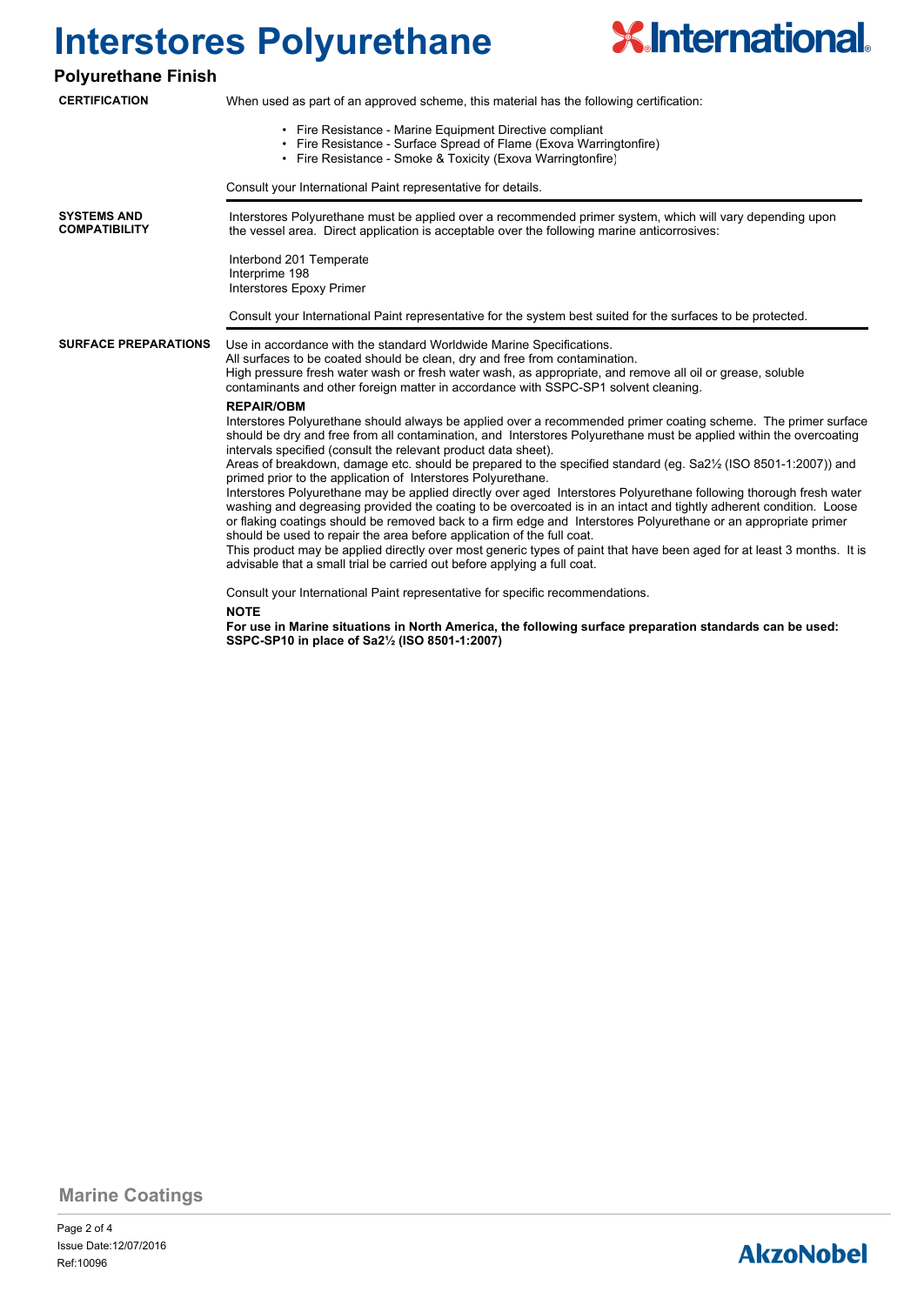

#### **Polyurethane Finish**

| <b>APPLICATION</b>                |                                                                                                                                                                                                                                                                                                                                                                                                                                                                                                                                                                                                                                                                                                                                                                                                                                                                                                                                                                                                                                                                                                                                                                                                                                                                        |  |  |  |
|-----------------------------------|------------------------------------------------------------------------------------------------------------------------------------------------------------------------------------------------------------------------------------------------------------------------------------------------------------------------------------------------------------------------------------------------------------------------------------------------------------------------------------------------------------------------------------------------------------------------------------------------------------------------------------------------------------------------------------------------------------------------------------------------------------------------------------------------------------------------------------------------------------------------------------------------------------------------------------------------------------------------------------------------------------------------------------------------------------------------------------------------------------------------------------------------------------------------------------------------------------------------------------------------------------------------|--|--|--|
| <b>Mixing</b>                     | Material is supplied in 2 containers as a unit. Always mix a complete unit in the proportions supplied.<br>(1) Agitate Base (Part A) with a power agitator.<br>(2) Combine entire contents of Curing Agent (Part B) with Base (Part A) and mix thoroughly with power agitator.                                                                                                                                                                                                                                                                                                                                                                                                                                                                                                                                                                                                                                                                                                                                                                                                                                                                                                                                                                                         |  |  |  |
| <b>Thinner</b>                    | International GTA056, GTA713, GTA733. Thinning is not normally required. Consult the local representative for<br>advice during application in extreme conditions. Do not thin more than allowed by local environmental legislation.                                                                                                                                                                                                                                                                                                                                                                                                                                                                                                                                                                                                                                                                                                                                                                                                                                                                                                                                                                                                                                    |  |  |  |
| <b>Airless Spray</b>              | Not recommended.                                                                                                                                                                                                                                                                                                                                                                                                                                                                                                                                                                                                                                                                                                                                                                                                                                                                                                                                                                                                                                                                                                                                                                                                                                                       |  |  |  |
| <b>Conventional Spray</b>         | Not recommended.                                                                                                                                                                                                                                                                                                                                                                                                                                                                                                                                                                                                                                                                                                                                                                                                                                                                                                                                                                                                                                                                                                                                                                                                                                                       |  |  |  |
| <b>Brush</b>                      | Suitable.                                                                                                                                                                                                                                                                                                                                                                                                                                                                                                                                                                                                                                                                                                                                                                                                                                                                                                                                                                                                                                                                                                                                                                                                                                                              |  |  |  |
| Roller                            | Suitable.                                                                                                                                                                                                                                                                                                                                                                                                                                                                                                                                                                                                                                                                                                                                                                                                                                                                                                                                                                                                                                                                                                                                                                                                                                                              |  |  |  |
| <b>Cleaner</b>                    | International GTA056/GTA713/GTA733                                                                                                                                                                                                                                                                                                                                                                                                                                                                                                                                                                                                                                                                                                                                                                                                                                                                                                                                                                                                                                                                                                                                                                                                                                     |  |  |  |
| <b>Work Stoppages and Cleanup</b> | Thoroughly flush all equipment with International GTA056/GTA713/GTA733. Once units of paint have been mixed<br>they should not be resealed and it is advised that after prolonged stoppages work recommences with freshly<br>mixed units.<br>Clean all equipment immediately after use with International GTA056/GTA713/GTA733. All surplus materials and<br>empty containers should be disposed of in accordance with appropriate regional regulations/legislation.                                                                                                                                                                                                                                                                                                                                                                                                                                                                                                                                                                                                                                                                                                                                                                                                   |  |  |  |
| Welding                           | In the event welding or flame cutting is performed on metal coated with this product, dust and fumes will be<br>emitted which will require the use of appropriate personal protective equipment and adequate local exhaust<br>ventilation. In North America do so in accordance with instruction in ANSI/ASC Z49.1 "Safety in Welding and<br>Cutting."                                                                                                                                                                                                                                                                                                                                                                                                                                                                                                                                                                                                                                                                                                                                                                                                                                                                                                                 |  |  |  |
| <b>SAFETY</b>                     | All work involving the application and use of this product should be performed in compliance with all<br>relevant national Health, Safety & Environmental standards and regulations.<br>Prior to use, obtain, consult and follow the Material Safety Data Sheet for this product concerning health<br>and safety information. Read and follow all precautionary notices on the Material Safety Data Sheet and<br>container labels. If you do not fully understand these warnings and instructions or if you can not strictly<br>comply with them, do not use this product. Proper ventilation and protective measures must be provided<br>during application and drying to keep solvent vapour concentrations within safe limits and to protect<br>against toxic or oxygen deficient hazards. Take precautions to avoid skin and eye contact (ie. gloves,<br>goggles, face masks, barrier creams etc.) Actual safety measures are dependant on application methods<br>and work environment.<br><b>EMERGENCY CONTACT NUMBERS:</b><br>USA/Canada - Medical Advisory Number 1-800-854-6813<br>Europe - Contact (44) 191 4696111. For advice to Doctors & Hospitals only contact (44) 207 6359191<br>China - Contact (86) 532 83889090<br>R.O.W. - Contact Regional Office |  |  |  |